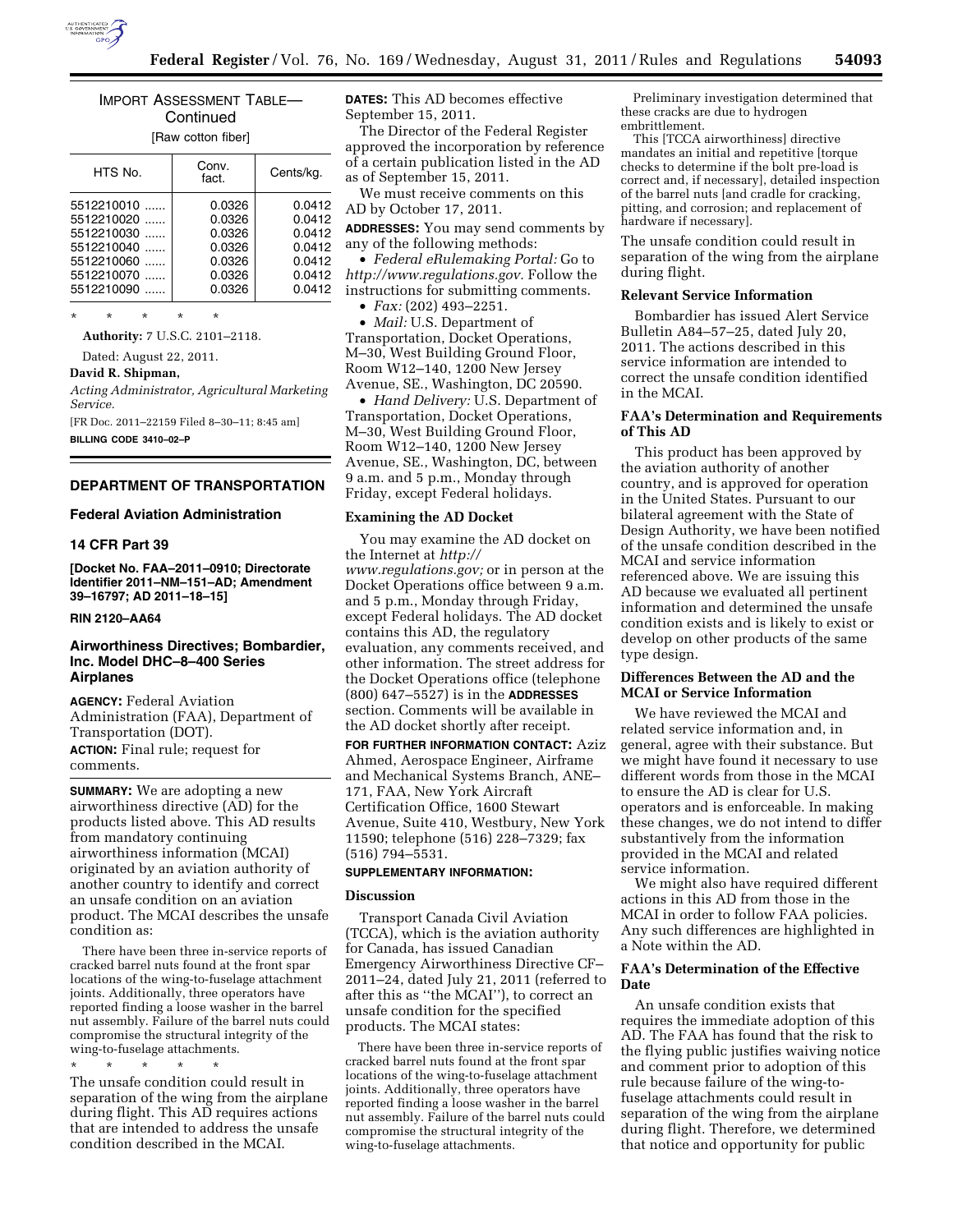comment before issuing this AD are impracticable and that good cause exists for making this amendment effective in fewer than 30 days.

# **Comments Invited**

This AD is a final rule that involves requirements affecting flight safety, and we did not precede it by notice and opportunity for public comment. We invite you to send any written relevant data, views, or arguments about this AD. Send your comments to an address listed under the **ADDRESSES** section. Include ''Docket No. FAA–2011–0910; Directorate Identifier 2011–NM–151– AD'' at the beginning of your comments. We specifically invite comments on the overall regulatory, economic, environmental, and energy aspects of this AD. We will consider all comments received by the closing date and may amend this AD because of those comments.

We will post all comments we receive, without change, to *[http://](http://www.regulations.gov) [www.regulations.gov,](http://www.regulations.gov)* including any personal information you provide. We will also post a report summarizing each substantive verbal contact we receive about this AD.

### **Authority for This Rulemaking**

Title 49 of the United States Code specifies the FAA's authority to issue rules on aviation safety. Subtitle I, section 106, describes the authority of the FAA Administrator. ''Subtitle VII: Aviation Programs,'' describes in more detail the scope of the Agency's authority.

We are issuing this rulemaking under the authority described in ''Subtitle VII, part A, subpart III, Section 44701: General requirements.'' Under that section, Congress charges the FAA with promoting safe flight of civil aircraft in air commerce by prescribing regulations for practices, methods, and procedures the Administrator finds necessary for safety in air commerce. This regulation is within the scope of that authority because it addresses an unsafe condition that is likely to exist or develop on products identified in this rulemaking action.

### **Regulatory Findings**

We determined that this AD will not have federalism implications under Executive Order 13132. This AD will not have a substantial direct effect on the States, on the relationship between the national government and the States, or on the distribution of power and responsibilities among the various levels of government.

For the reasons discussed above, I certify this AD:

1. Is not a ''significant regulatory action'' under Executive Order 12866;

2. Is not a ''significant rule'' under the DOT Regulatory Policies and Procedures (44 FR 11034, February 26, 1979); and

3. Will not have a significant economic impact, positive or negative, on a substantial number of small entities under the criteria of the Regulatory Flexibility Act.

We prepared a regulatory evaluation of the estimated costs to comply with this AD and placed it in the AD docket.

# **List of Subjects in 14 CFR Part 39**

Air transportation, Aircraft, Aviation safety, Incorporation by reference, Safety.

### **Adoption of the Amendment**

Accordingly, under the authority delegated to me by the Administrator, the FAA amends 14 CFR part 39 as follows:

# **PART 39—AIRWORTHINESS DIRECTIVES**

■ 1. The authority citation for part 39 continues to read as follows:

**Authority:** 49 U.S.C. 106(g), 40113, 44701.

#### **§ 39.13 [Amended]**

■ 2. The FAA amends § 39.13 by adding the following new AD:

**2011–18–15 Bombardier, Inc.:** Amendment 39–16797. Docket No. FAA–2011–0910; Directorate Identifier 2011–NM–151–AD.

#### **Effective Date**

(a) This airworthiness directive (AD) becomes effective September 15, 2011.

#### **Affected ADs**

(b) None.

#### **Applicability**

(c) This AD applies to Bombardier, Inc. Model DHC–8–400, -401, and -402 airplanes, certificated in any category, serial numbers 4001 and subsequent.

# **Subject**

(d) Air Transport Association (ATA) of America Code 57: Wings.

#### **Reason**

(e) The mandatory continued airworthiness information (MCAI) states:

There have been three in-service reports of cracked barrel nuts found at the front spar locations of the wing-to-fuselage attachment joints. Additionally, three operators have reported finding a loose washer in the barrel nut assembly. Failure of the barrel nuts could compromise the structural integrity of the wing-to-fuselage attachments.

The unsafe condition could result in separation of the wing from the airplane during flight.

#### **Compliance**

(f) You are responsible for having the actions required by this AD performed within the compliance times specified, unless the actions have already been done.

### **Initial and Repetitive Inspections**

(g) At the applicable time specified in paragraph  $(g)(1)$  or  $(g)(2)$  of this AD: Do a torque check to determine if the bolt preload is correct, and if the preload is correct, before further flight, do a detailed inspection of each barrel nut and cradle for cracking, pitting or corrosion, in accordance with paragraph 3.B., part A, of the Accomplishment Instructions of Bombardier Alert Service Bulletin A84–57–25, dated July 20, 2011. Repeat the torque check and, as applicable, the inspection thereafter at intervals not to exceed 2,000 flight hours or 12 months, whichever occurs first.

(1) For airplanes that have accumulated 1,900 or more total flight hours as of the effective date of this AD, or for which it has been 12 months or more since the date of issuance of the original Canadian airworthiness certificate or the date of issuance of the original Canadian export certificate of airworthiness as of the effective date of this AD: Within 100 flight hours or 10 days after the effective date of this AD, whichever occurs first.

(2) For airplanes that have accumulated less than 1,900 total flight hours as of the effective date of this AD, and for which it has been less than 12 months since the date of issuance of the original Canadian airworthiness certificate or the date of issuance of the original Canadian export certificate of airworthiness as of the effective date of this AD: Prior to the accumulation of 2,000 total flight hours or within 12 months since the date of issuance of the original Canadian standard airworthiness certificate or the date of issuance of the original Canadian export certificate of airworthiness, whichever occurs first.

#### **Corrective Actions**

(h) If any bolt preload is found to be incorrect (*i.e.,* the ring can be rotated during any torque check required by this AD), before further flight, replace all hardware at that location (except the saddle washer and retainer) in accordance with paragraph 3.B., part B, of the Accomplishment Instructions of Bombardier Alert Service Bulletin A84– 57–25, dated July 20, 2011.

(i) If any crack, pitting, or corrosion of the barrel nut or cradle is found during any inspection required by this AD, before further flight, replace all hardware at that location (except the saddle washer and retainer) in accordance with paragraph 3.B., part B, of the Accomplishment Instructions of Bombardier Alert Service Bulletin A84–57–25, dated July 20, 2011.

### **Credit for Actions Accomplished in Accordance With Previous Service Information**

(j) Accomplishment of torque checks, initial inspections, or replacements before the effective date of this AD, in accordance with Bombardier Alert Service Bulletin A84– 57–19, dated February 1, 2008; Revision A,